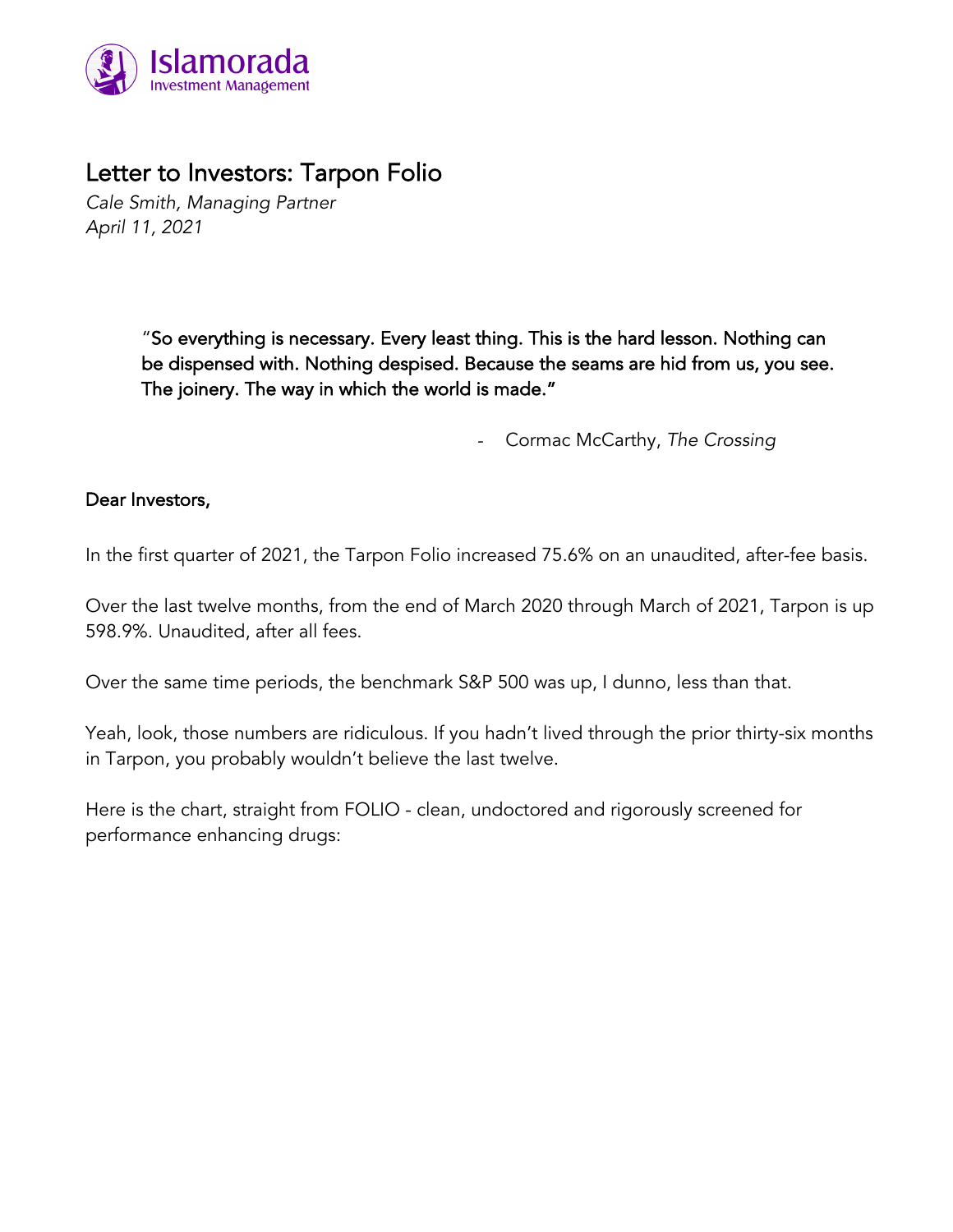



That chart obviously includes a significant amount of luck - the good kind, for once. It also does not capture any of the misery we endured before this run began. Nor the hole we were in this time a year ago, as oil prices began to head negative.

And let's not forget: those numbers came at a price.

As mentioned in the second annual meeting video, we took some heavy losses in Tarpon this time a year ago. And those were just the hard costs – before you tally up all the weird new facial tics, blood pressure meds and gallons of espresso.

So let's stay level-headed. This is the energy market, after all, where short-term sentiment can turn on a dime. Eyes on the prize – and that is still a bit further out.

## Notable in Q1

We had a terrific quarter because of the prior few years of patience and work and luck.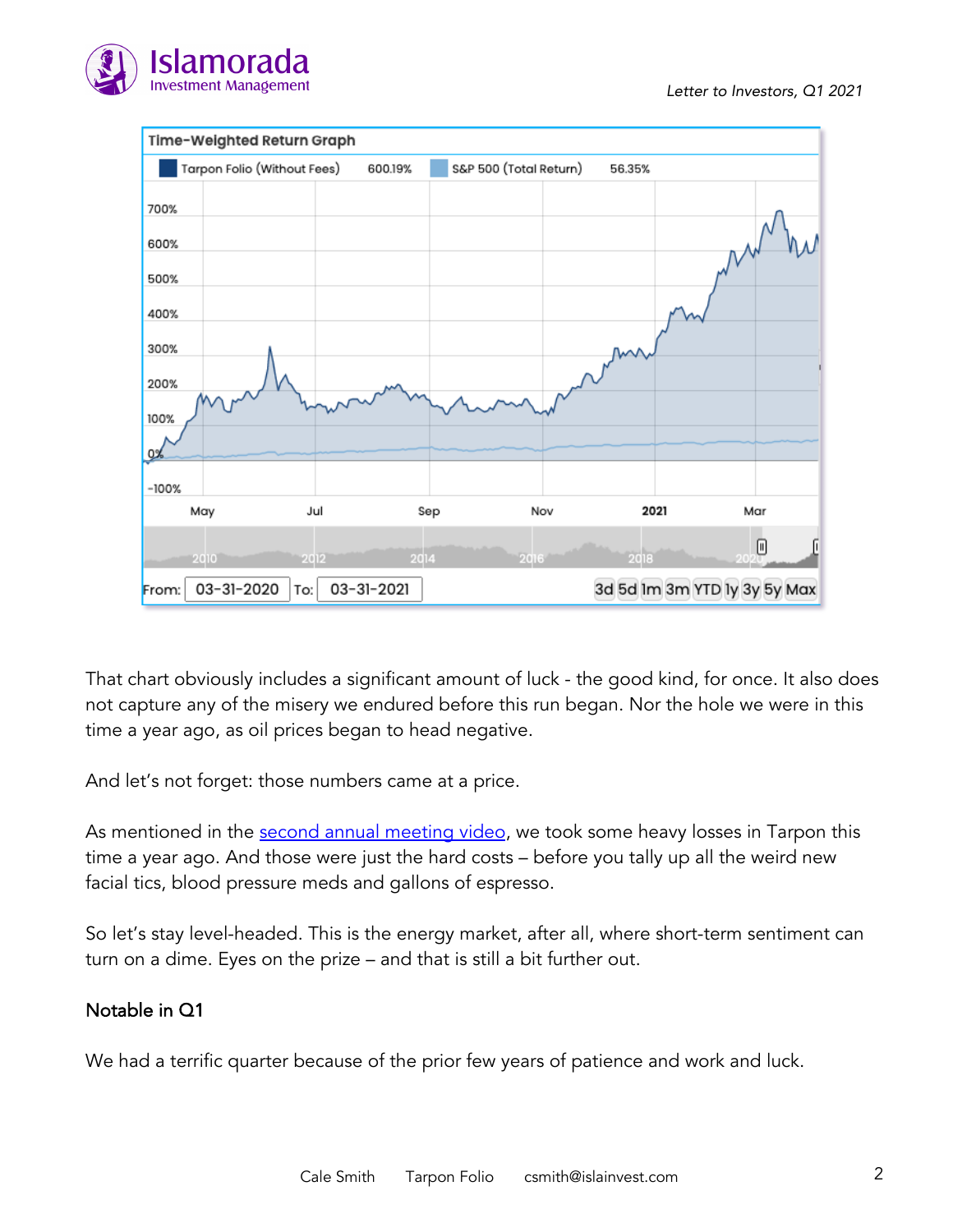

I made a single trade during the quarter – selling all our shares in QEP Resources before its acquisition by Diamondback Energy closed. We continue to own Diamondback, and will for some time - but we do not need to increase our cost basis nor position size by holding on to those QEP shares post-closing in a stock-for-stock buyout. I am currently in the process of putting that cash to work in a new company.

Also of note - during the first quarter, we officially realized two more "ten-baggers" in Tarpon stocks whose gains exceed 1,000%. Both Matador Resources (MTDR) and Centennial Development (CDEV) reached that milestone.

That brings our total number of ten-baggers in Tarpon during this oil cycle to four.

Matador and Centennial join a list that includes Clayton Williams Energy and Resolute Energy both of which have since been acquired.

Now, it is both true and kinda mystifying that any sign of either of those earlier ten-baggers seemed to vanish from Tarpon like a burp in the wind over the last few years - but I don't believe we have seen our last one, either. Stay tuned.

And to be clear, we also have a few laggards in the portfolio. At least on a relative basis. With enough patience, though, that problem should begin to correct itself.

## The Case For Sitting Still

I have no plans to sell a single share in any of our current holdings anytime soon.

Nope, negative, notgonnahappen.

If our companies were in non-cyclical industries, I might more strongly consider moving on – as our shares would likely have reached fair value.

But the case for staying patient here rests on two extremely important points:

1. This is a cycle.

One that is nowhere near its peak. And which - eventually, down the road a few more years, and if the stars continue to align, could even prove to be a…wait for it… supercycle. I'm not ready to make that prediction myself, but that narrative is emerging on the Street.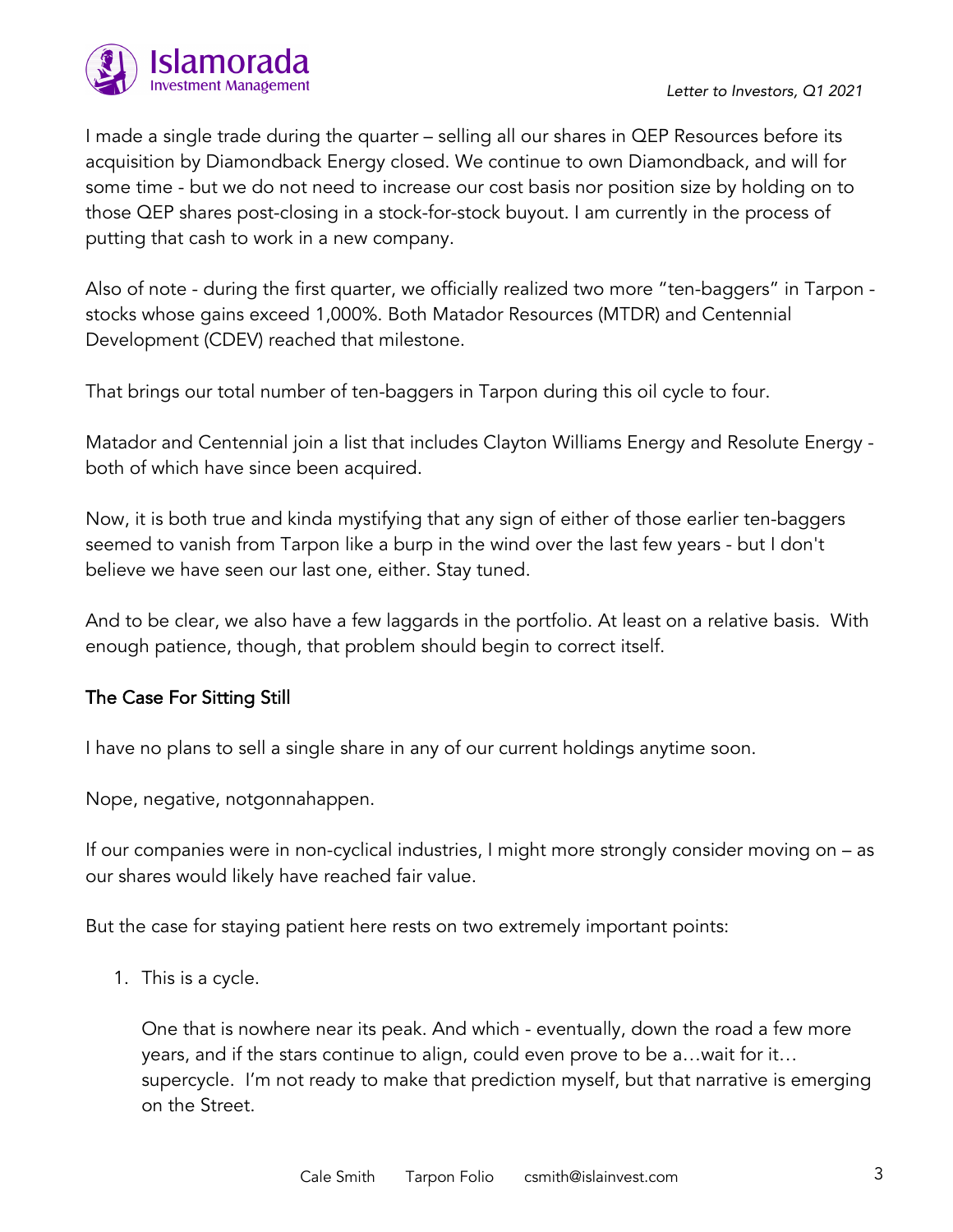

2. We bought last spring at what were likely once-in-a-generation valuations.

Taken together, both of those factors mean that entertaining the notion of selling out now - for even half a second – should in my humble opinion be considered a Crime Against Compounding. Punishable by parachute failure. Or, say…quarantine. In your living room, for a year. With only cable news, Facebook, and 17 calls every hour from out-of-state robots very concerned about an imaginary warranty.

#### Too soon?

My point is that the compounding still to come for us could be indistinguishable from magic - if we stay patient. No guarantees, of course, but at the moment I am extremely hard-pressed to consider selling anything currently in Tarpon during 2021 - at least.

Shoot, we're now earning a 54% annual yield on Altus Midstream (ALTM). Fifty. Four. Percent. Per. Year. Forever, probably – or at least until the company is sold.

The hard part was buying last year. Now we can just stare out a window.

For more on the importance of patience when it comes to compounding, using our holdings in Antero Resources (AR) as an example, I would refer you to <u>minute 31 of the second annual</u> meeting video again.

## A Fundamental Example

If exponential functions are not your thing, I would note another reason to sit still here in spite of that recent performance is because our companies are just still too cheap. That the Street is too slow to acknowledge the coming inflection in free cash flows across our group independent of higher oil and natural gas prices. Consensus estimates are still too light.

Let's stay with Antero Resources as an example here.

A good rule of thumb is that every \$2 change in pricing will result in another \$100 million in very high margin revenue at Antero.

The average price for their NGL (natural gas liquid) barrels sold in 2020 was \$21.68. Today, Antero is selling the same for \$41.55.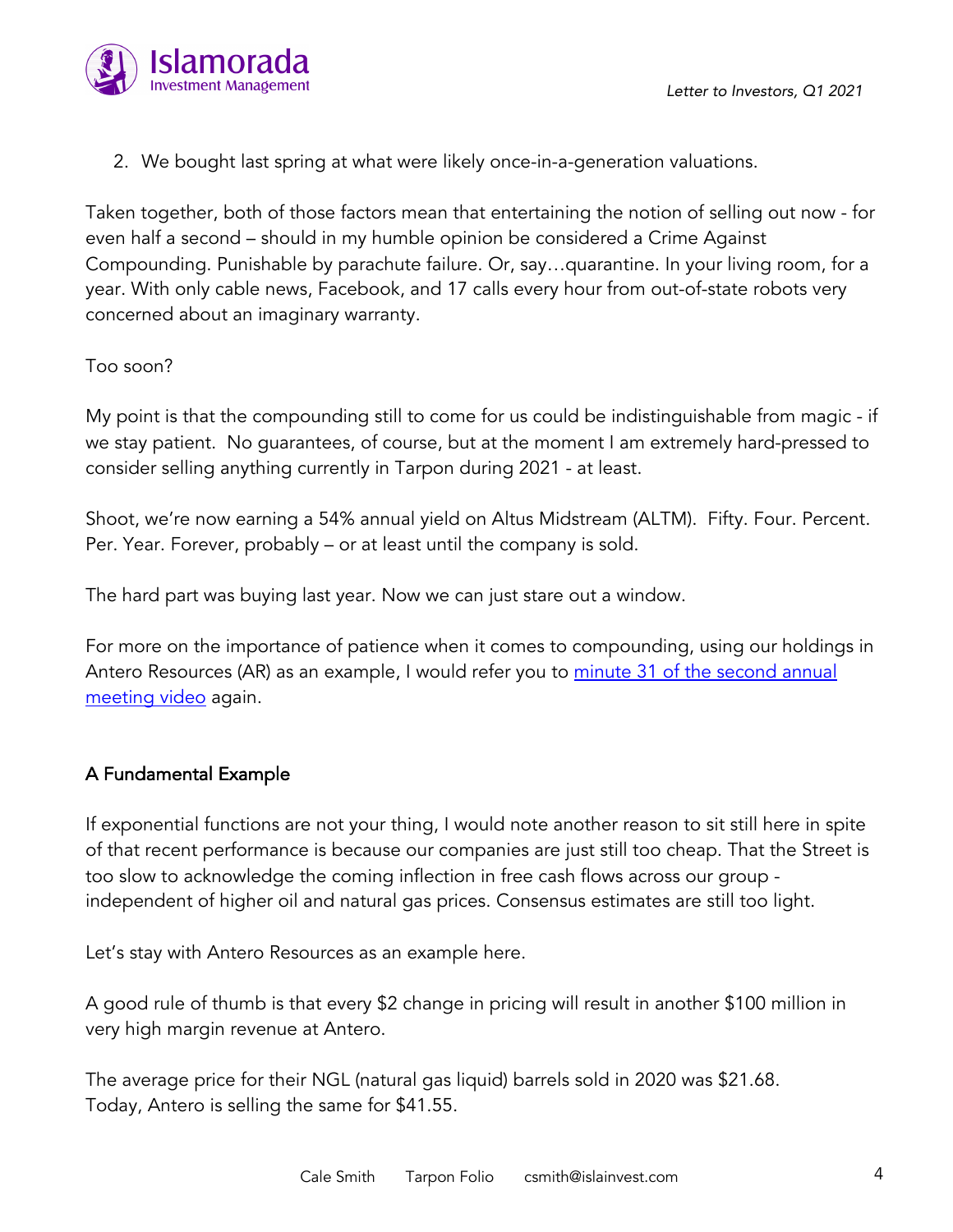

If today's \$41 price ends up being the full year average of 2021, Antero will generate an additional \$800M in very high margin revenue this year. On a market cap of \$2.7B and enterprise value of \$5.6B – for a free cash flow yield (to equity) of 36% and 14% (to the firm).

The company also bought back 13.4 million shares in 2019. They bought back another 28.2 million shares in the first quarter of last year. Clearly the appetite for buybacks is there.

Which is worthy of note to me because, upon reauthorizing another share repurchase program, and assuming every dollar of free cash flow went to additional share buybacks, Antero could in theory buy back every single share it had outstanding…in about 32 months.

So if the market doesn't recognize the value in Antero, the company could - all by itself.

Further, the odds that Antero will realize that average price of \$41 per barrel in 2021 are high. The non-ethane portion of their NGL barrel is heavily weighted to propane (56%). Propane was in high demand in the U.S. during the winter (lot of outdoor dining up north), and is in short supply now relative to the previous five years. And as propane demand begins to approach high season, it is currently understored in the U.S.

All of which is a long-winded say to say:

The Street's consensus estimates for Antero are too low. And even if you pick my least favorite metric – EV/EBITDA – then Antero would still be worth \$13.50 per share, assuming a very reasonable 5.5x EBITDA multiple on the Street's 2021 estimates. For several reasons, the company should also merit at least a 6x multiple on 2022 EBITDA – so by the time Street consensus for '22 starts getting pencilled in during the third quarter of this year…Antero shares should be worth \$16.50 each.

Our weighted average cost basis in Antero Resources shares is \$1.31. Shares currently trade at \$9.19. By one mediocre but popular gauge on the Street, shares should be worth \$16.50 in 2022.

So while they've had a great run over the last year…we're going to sit tight.

And to various degrees, that example applies to each of our companies in Tarpon.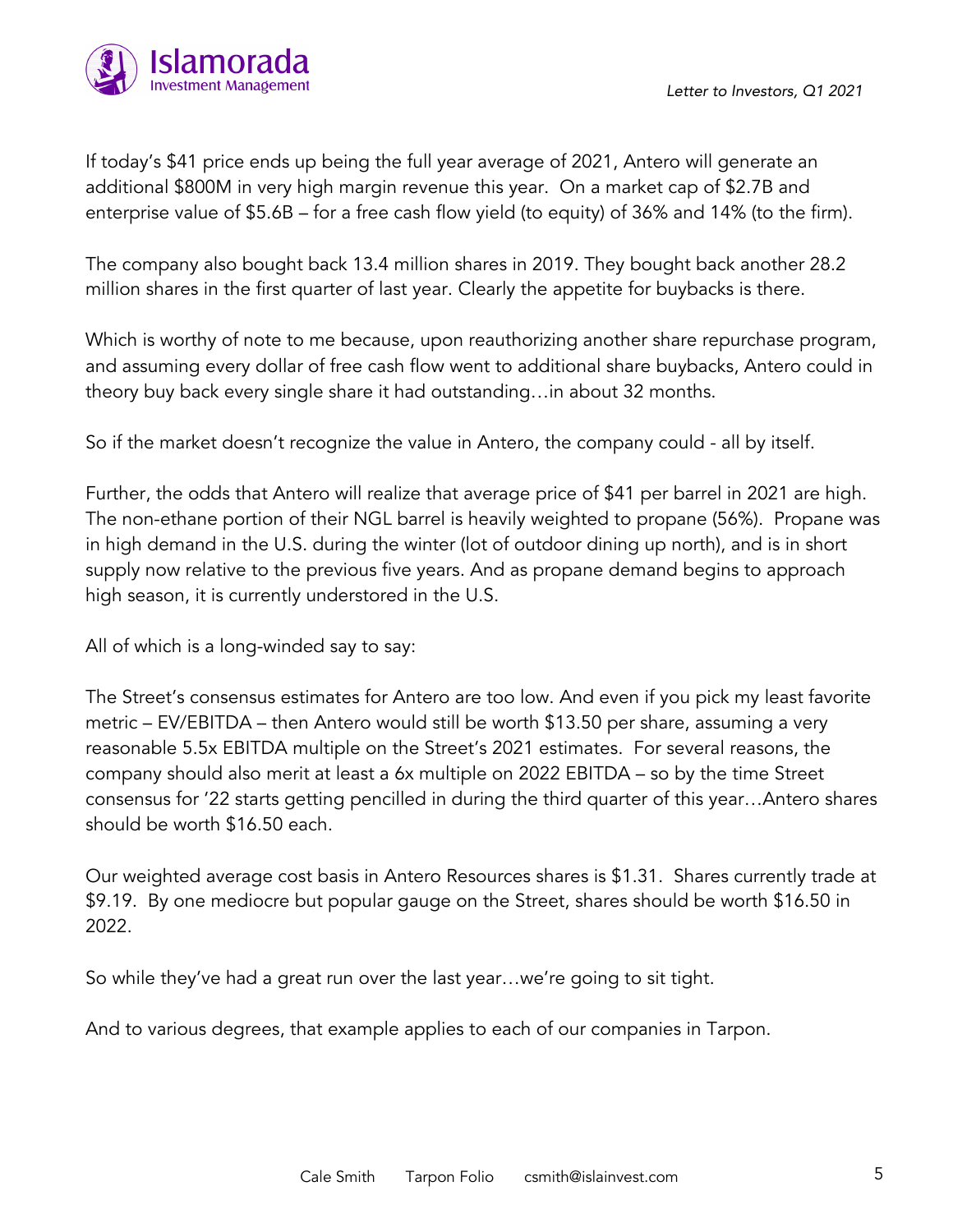

# A Technical Reason To Stay Patient

If you're more of a believer in technical signals and momentum trading and reading charts – or, you know, shaking chicken bones to tell the future – then it may be of note that shares in three of our fourteen Tarpon companies will see significant buying by index funds over the next few months. - including Centennial Development (CDEV), which will be added to the Russell 2000 Index this spring.

The relevant math for our position in CDEV is that – due to our extremely low cost basis - every 31 cent increase in share price represents another 100% gain for us.

So an intriguing question to me is…

Will programmatic buying by Russell 2000 Index funds - as well as all the derivative funds that mimic it - eek our position in CDEV up another 31 cents and cause it to double again?

Hard to say, and it's not relevant to our thesis…but I admit I am kinda curious to find out.

And if the question is:

Under what circumstances would you NOT sell a stock that has gone up 1255% in the last twelve months…perhaps one answer is this:

Right before a warehouse full of computers starts a predictable, indiscriminate, non-pricesensitive buying spree in those shares.

## The Macro Case

If none of the above inspired you to stay emotionally disciplined here, then please consider that we are likely to begin to see the biggest jump in global economic growth in history beginning this summer – as the world comes out of pandemic lockdown.

Here in the U.S., when you combine mass vaccinations with historically large fiscal stimulus, we're likely looking at real GDP growth of 5.3% this year – and 4% in 2022.

Meaning that among other things, demand for oil and natural gas will soon begin to move meaningfully higher.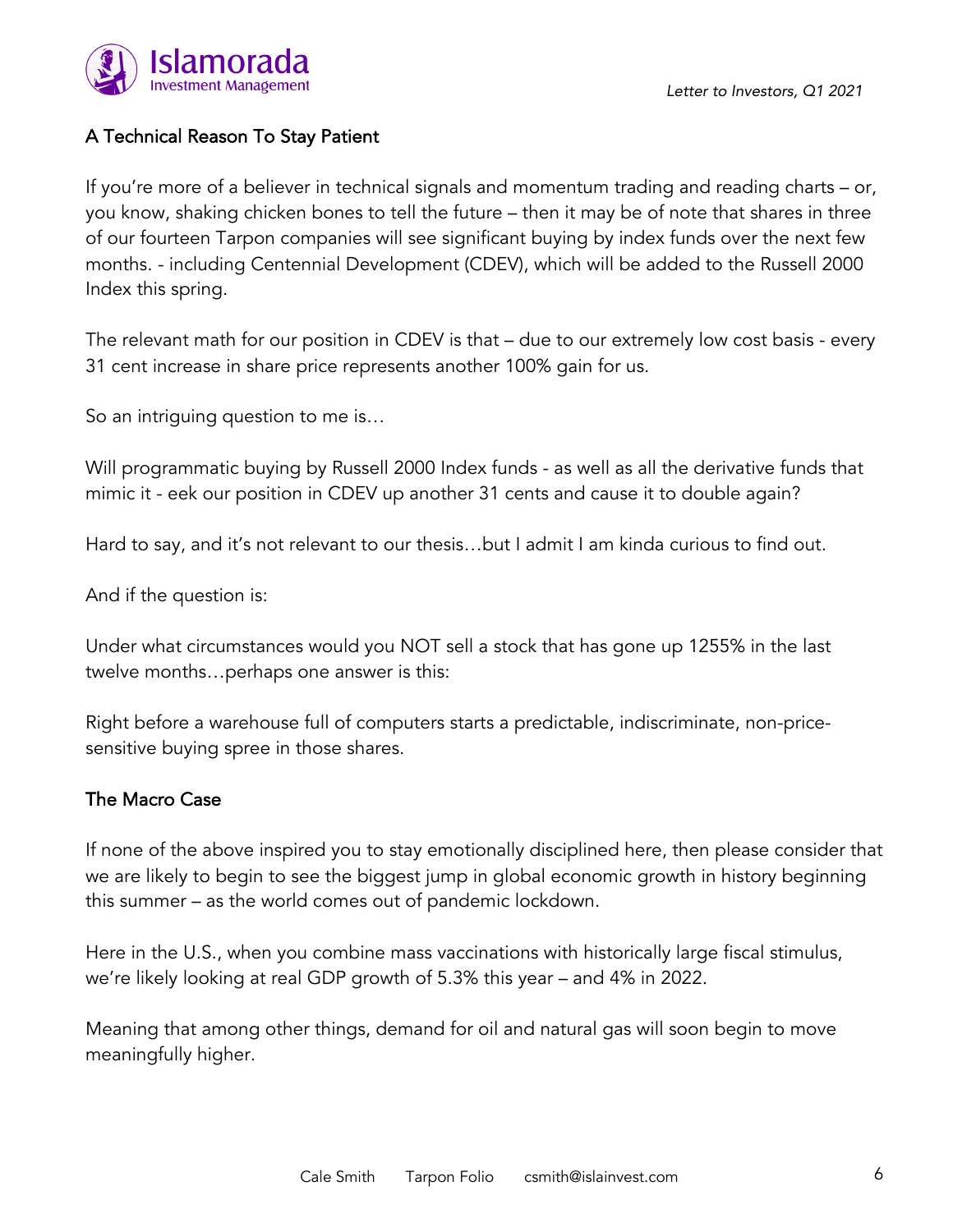

# Head On A Swivel

The silver lining of negative oil prices a year ago was that the period of rapid production growth in the U.S. shale patch is now dead.

In my opinion, the biggest remaining downside risk for the oil market in 2021 is Iran. Specifically, a return to the JCPOA nuclear deal by a new U.S. Administration, which would allow Iran to resume oil production. Eventually.

While preliminary indirect talks towards that end began in Vienna this past week, I do not anticipate an imminent return of Iranian barrels to the market – though sentiment will clearly be sensitive to that risk.

I am not overly concerned about Iranian barrels impacting our holdings for the following reasons:

- 1. The ramp-up in Iran oil exports already started. China has been importing notably more. So the actual number of new Iranian barrels the market would have to absorb may be significantly less than expected six months ago.
- 2. The return of Iranian barrels is already a foregone conclusion in the oil market. There's no surprise element, and the math is straightforward.
- 3. Much more diplomatic progress will be needed before normalization. As a reminder it took six months between reaching a deal on the original JCPOA and the day it was implemented. And the longer it takes, the more post-COVID demand will return – and the less impactful those Iranian barrels will be.
- 4. OPEC+ will help accommodate the return of Iranian barrels. Saudi has been pretty clear about this point: backwardation - whatever it takes. There is no indication that stance will change in the least due to Iran.

Because the return of Iranian barrels is not a surprise to the oil market, it's not in the same universe of the previous geopolitical risks we have seen in this cycle. In the end, it's much more an issue of timing.

And while the specific day and week that sanctions might be lifted will be of considerable interest to speculators, we have the great luxury of not being on a clock. Especially now, considering the cost bases we have in our group.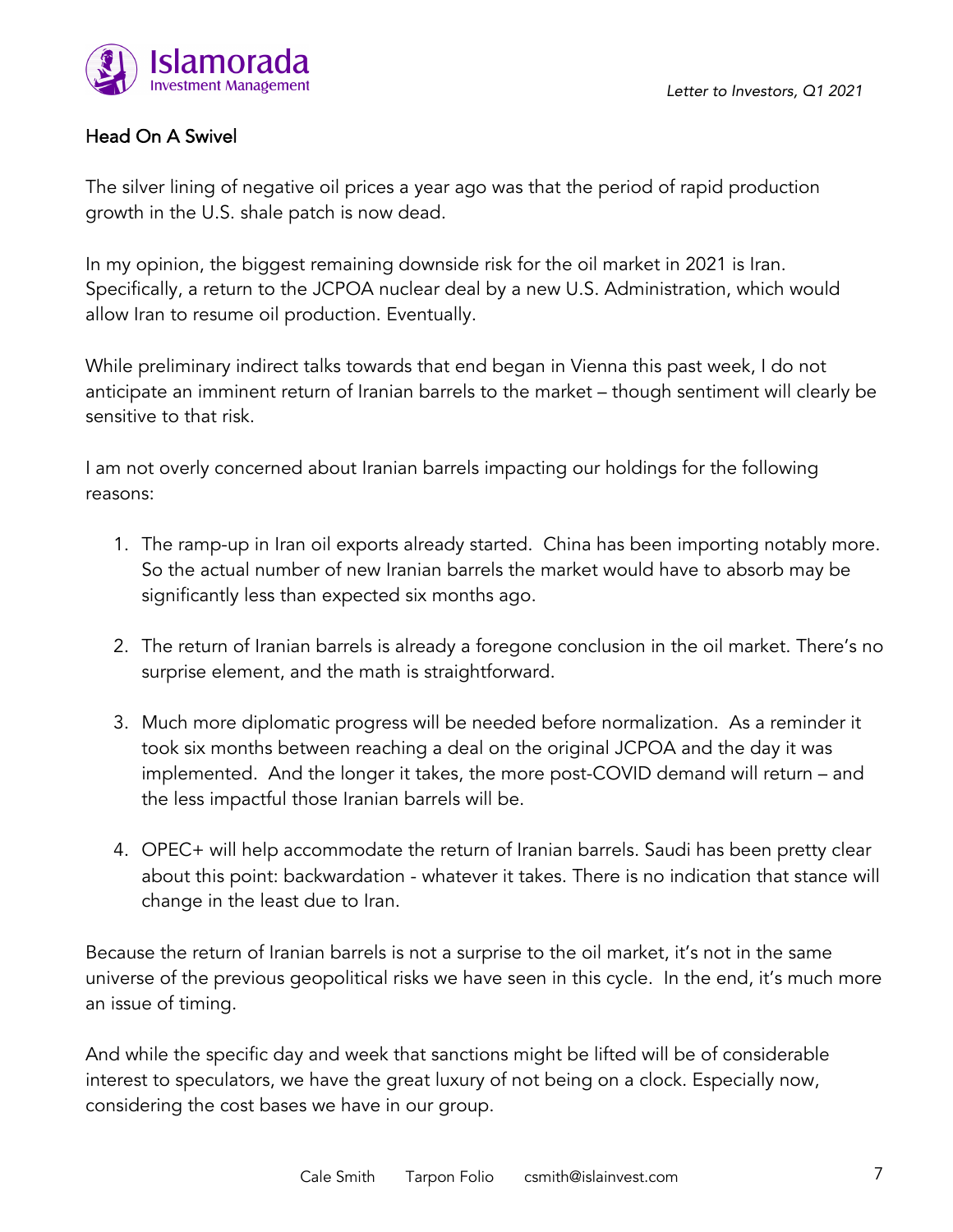

## Simple But Not Easy

If <u>last June's letter to you</u> was The Big Pep Talk, consider this next part The Let's Not Get Cocky Speech.

Which goes like this:

We are going to have to steel ourselves for more volatility. It will show up again - guaranteed.

The pressure you are going to feel to want to skip the next round of volatility - whenever it arises - will be hard to withstand. In large part because of what we went through a year ago: investing PTSD.

Nonetheless, my advice is this:

Ignore it.

And gird those loins, folks.

Because if we stay patient, there should be much more to come in Tarpon over the next few years.

I mean, sure, as an investor in oil and natural gas companies, you're still gonna be living in a state of potentially irreversible social scorn and be forced to watch teenage imbeciles get temporarily rich on sketchy stock tips from something called Reddit...and, you know, my apologies.

But rest assured that at some point, the market will humble them, too.

Diamond hands, people. You all have suffered enough. It's time to win. But you can't win if you don't play, knowwhatImean?

#### Thoughts On Electric Vehicles

The most common question I've gotten the last few months has been about the impact of the new U.S. Administration on the oil and gas sector.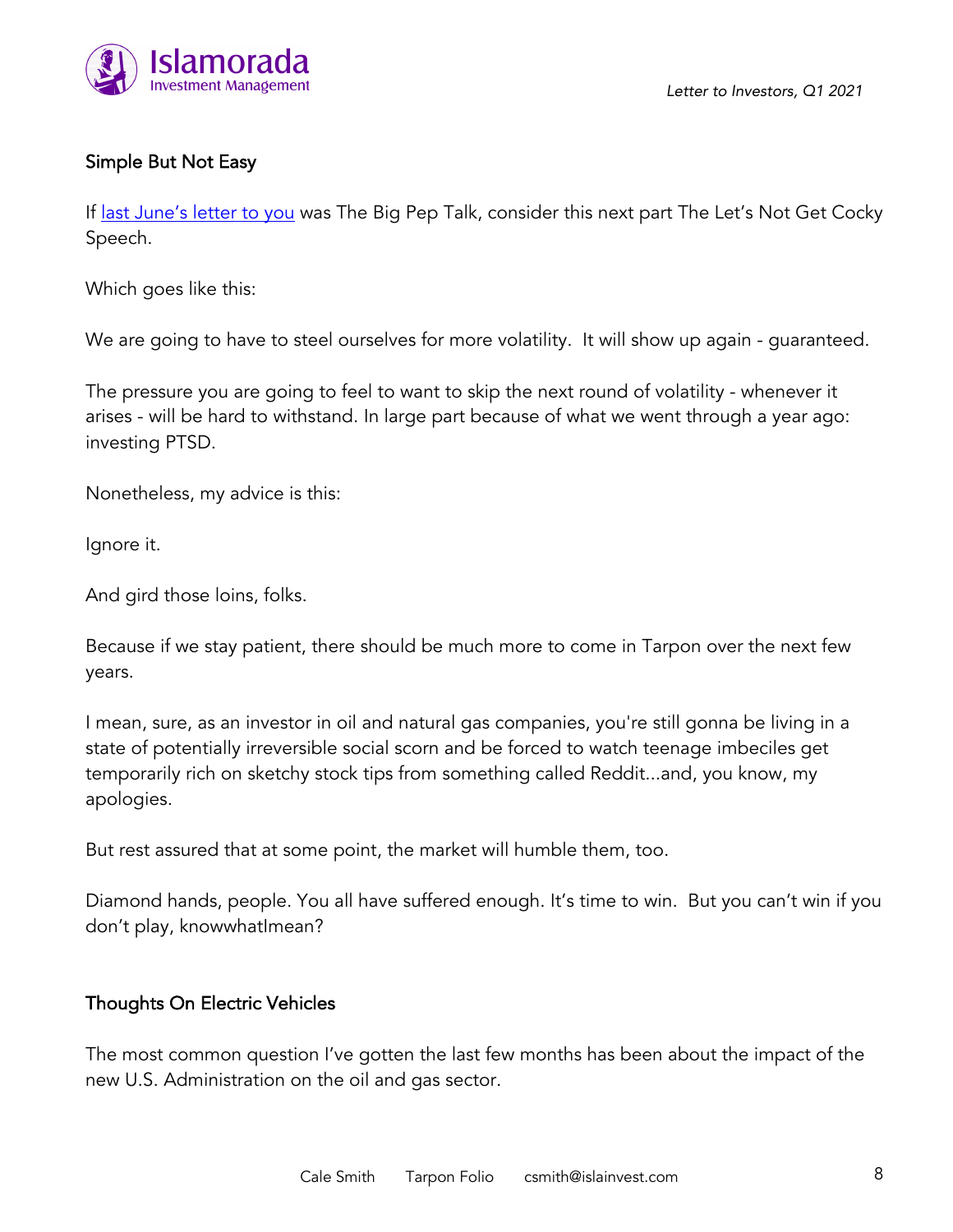

I addressed that in more detail during the annual meeting videos, but as a quick rehash: anything that restricts or hinders the production of oil and/or natural gas in the U.S. will, by definition, lead to higher prices in those commodities – and for the assets that produce them, too. That paradox has no doubt played a role in our recent returns, too.

The second most common question I get is with regards to EVs or electric vehicles - specifically on their impact on our companies – or, more broadly, the demand for oil.

First, know that I come to neither praise nor bury EVs. Teslas are amazing vehicles. The stock, however, appears extremely overvalued to me.

I also feel pretty strongly that we are witnessing a speculative bubble when it comes to the stocks of many EV and renewables companies. But that's an issue of valuation, not politics. I am keenly interested in the former and have zero interest in the latter.

I suppose my own bias is that I look forward to one day driving around the Florida Keys in an electric pick-up truck.

But (a) that day is going to be a long way off, and (b) that's probably just my irrational fondness for pick-ups.

Shoot, I'm 6'3". Unless you're a chiropractor, get outta here with that coupe.

Also, the main reason I look forward to one day having an electric truck is that Ludicrous Mode will help me put all these tourists in my rearview a whole lot faster.

Hahaha kidding. Tourists are always welcome in Islamorada - of course!

Except for the ones that feed seagulls.

Anyway, I say all that to say this:

EVs are being over-hyped. They're not likely to significantly disrupt oil demand for at least another decade - and probably even further out. And though their growth rates sound impressive, those numbers you often see quoted are off of a tiny base.

For instance: it is true that in 2019, 40% more electric vehicles were sold than in the year prior.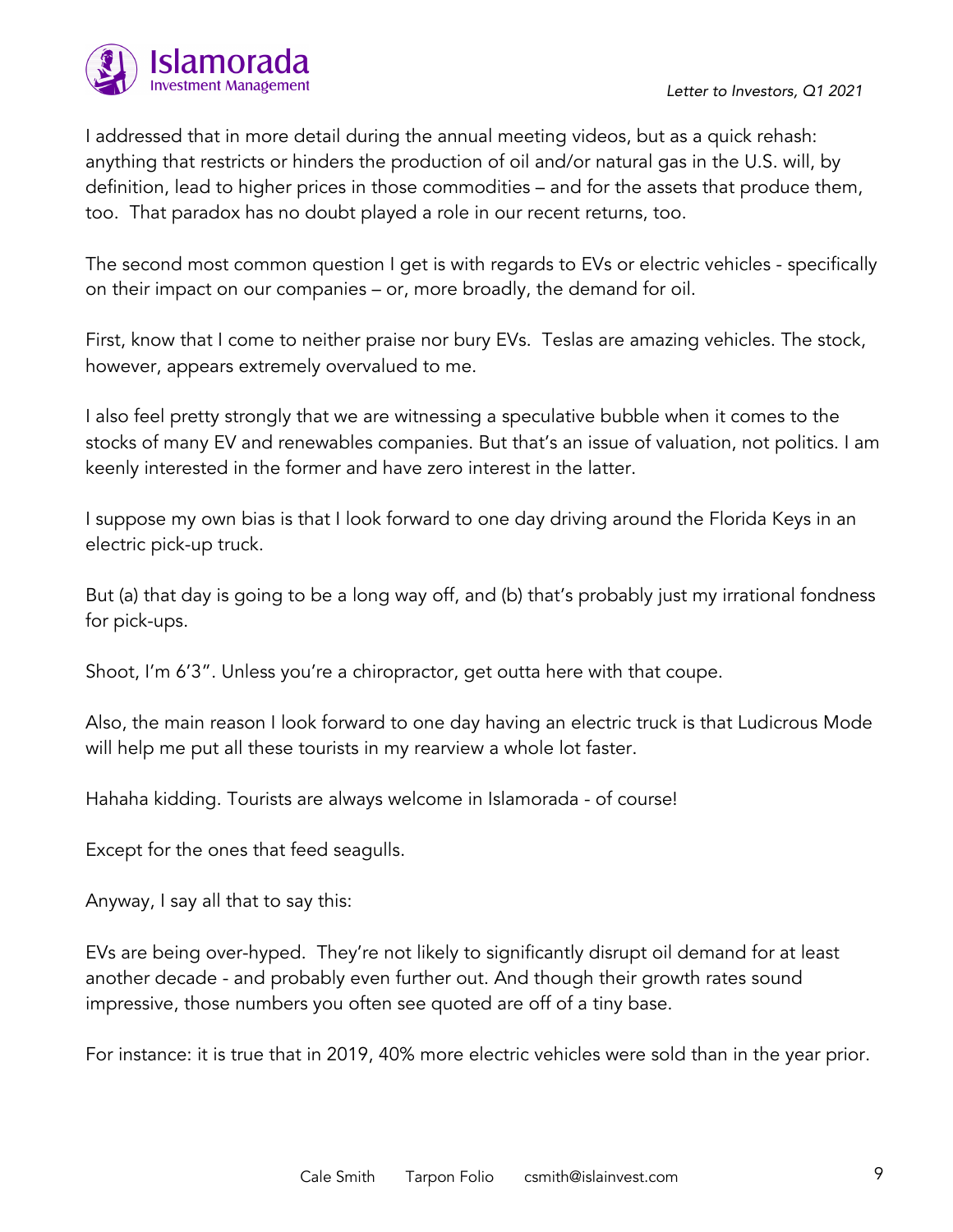

But in raw numbers, that was 2.1 million EVs. Which should be compared to the 80.7 million ICE (internal combustion engine) vehicles sold that same year.

And while that 40% jump in EV sale meant there were then 7.2 million total EVs on the road, they were also sharing those roads with 900 million ICE automobiles already driving around.

And it's estimated that those electric vehicles driving avoided the consumption of just 600,000 barrels of oil products per day in 2019.

Versus the 101 million barrels of oil used every day that year – the highest in history.

Which means that in 2019, EVs displaced just 0.6% of total oil demand.

EVs aren't just competing against today's ICE cars, either, though. They will be competing against tomorrow's ICE cars, too. And it is going to be a long, brutal fight.

The World Bank believes approximately two billion people in emerging market economies will likely be lifted out of poverty by 2035. That coming increase in prosperity and living standards in some of the most populous countries on the planet - is only going to drive further increases in the global demand for oil.

For instance, S&P Global Platts Analytics sees global oil demand peaking in 2040 at around 115 million barrels of oil per day (bopd). That's 15 million barrels a day higher than the historical peak in 2019. And in spite of the rapid growth of EVs over that same period of time.

BP's Energy Outlook 2035 forecasts growth in electric cars over the next two decades from 1.2 million vehicles to around 70 million in 2035 – nearly a 60-fold increase. Which sounds bullish for EVs and bearish for oil…until you realize that - due to those increased living standards in poor countries - the total number of autos with internal combustion engines around the globe is expected to double over that same time.

In which case, we would see another 900 million ICE cars on the world's roads by then, in addition to the current global fleet - of the same size.

And while fuel efficiency standards will no doubt get stricter over time, unless those 70 million EVs can somehow completely displace the oil needed every day to fuel 1.8 billion ICE cars…the total oil demanded by automobiles every day will still increase. Even if the number of EVs grows 60x between now and then.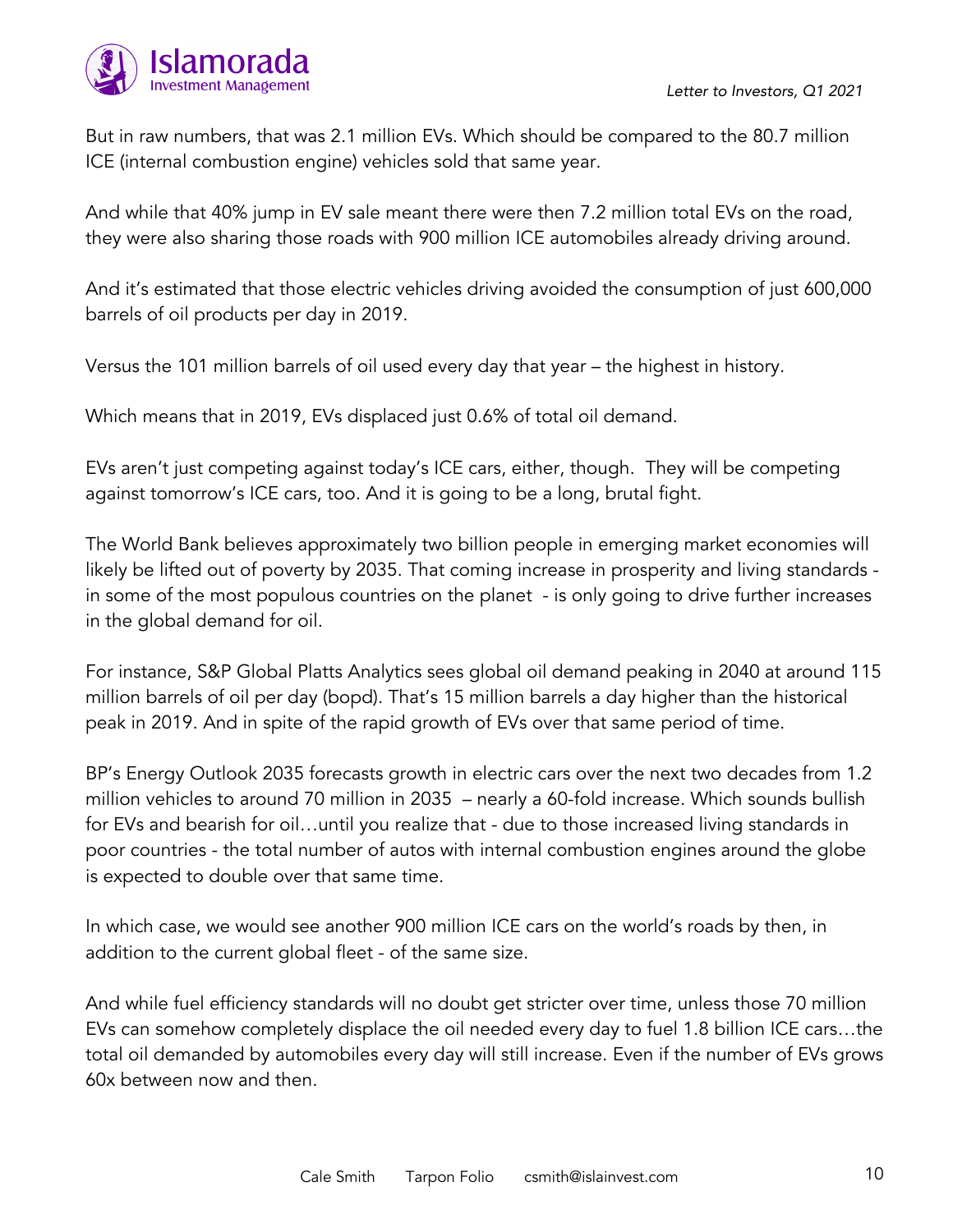

I will leave it to you to determine how realistic that may be.

The adoption rate of EVs will depend ultimately on consumer demand – but from all consumers, all around the world - not just high income earners in the West currently buying them in small quantities. That demand will in turn be dependent on affordability, charging times, charger locations, and perhaps most importantly, advances in battery technology – as well as avoiding some extremely challenging bottlenecks in the supply of commodities like lithium and cobalt that are critical future supply chains for those batteries.

#### My point is this:

The path for EVs to reach critical mass around the globe is going to be more difficult – and take much longer - than the headlines might lead you to believe. Even with significant shifts in government policies.

And as relates to Tarpon, we don't need to worry about EVs materially impacting oil demand anytime soon. It's unlikely to happen until well after the next peak in this oil cycle.

## The Big Picture

A year ago, COVID ratcheted up an investment crisis in the oil and gas industry that became unprecedented in the history of the modern energy market.

Investment in oil and gas effectively died when oil prices went negative a year ago. At least on a relative basis. It was whimpering along in 2019, and then COVID hit. Prices have rebounded significantly since - but let's not confuse today's per barrel oil price with the level needed to reinvigorate investment in global oil production, either.

As a reminder, the world has to replace almost all of today's current oil production by 2030...just to hold production levels still, given annual decline rates.

If the world is unsuccessful in replacing that production, then the price of oil will rise until it reaches the point where it has incentivized the capital expenditures that will be needed to create the supply that is in turn needed to meet global demand.

That's not a prediction, mind you - it's just how markets work.

At the same time, large portions of Western civilization seem to be going "energy blind."